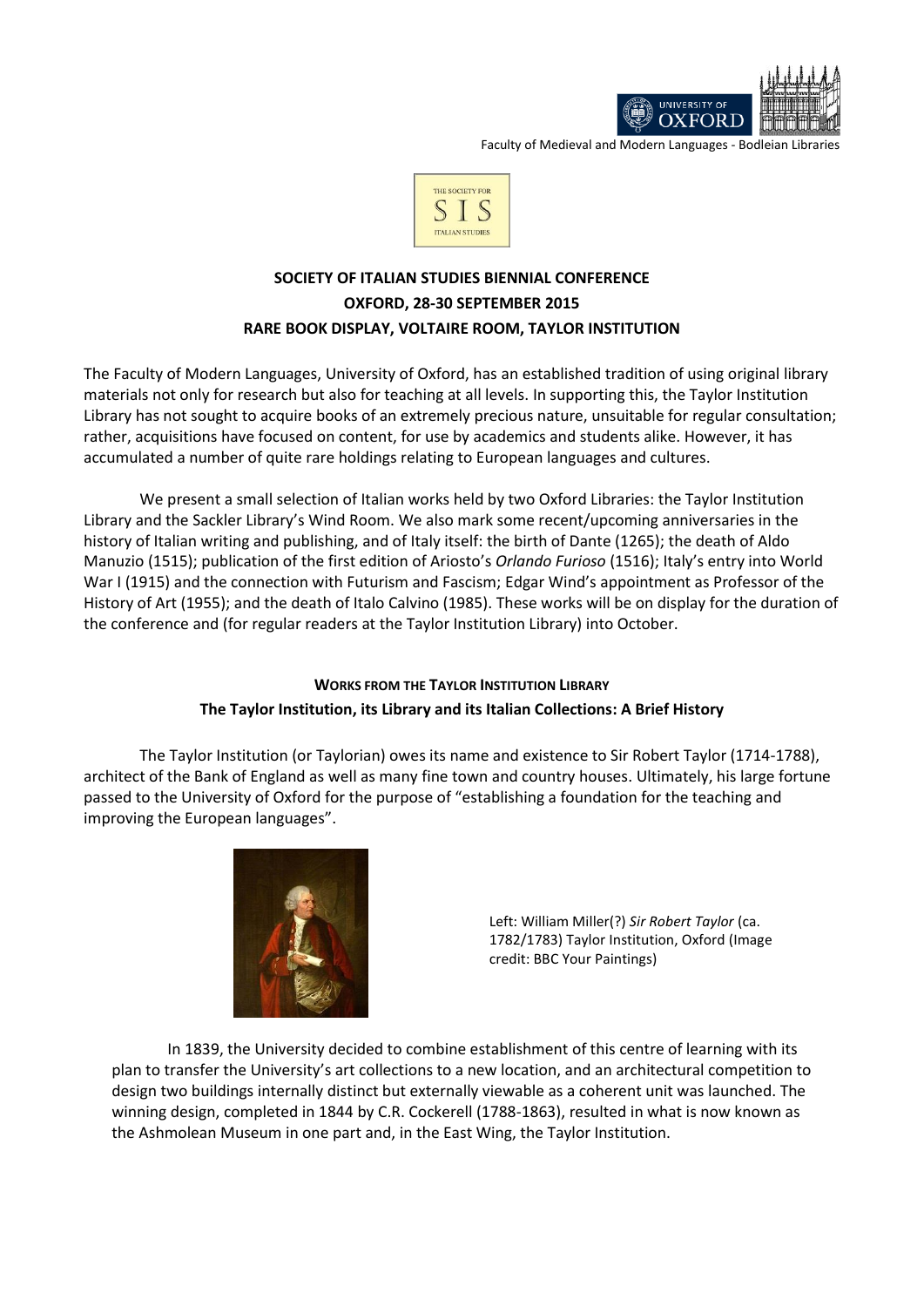

Above: Taylor Institution, Oxford (1841-1845; architect: C.R. Cockerel)

The Taylorian wing had several lecture-rooms and an impressive library space (the Research Collection's Main Reading Room). Statues of major literary figures representing France, Germany, Italy and Spain were erected on the building's façade: Selected for Italy were Dante, Guicciardini and Tasso.

In 1855, the Taylorian's first Italian language teacher was appointed. This was the exiled Italian nationalist and follower of Mazzini, Count Aurelio Saffi (1819-1890); Saffi returned to Italy following Unification.

Two Italian-related collections antedated the Library and were transferred there in the first year. The **Taylor Collection** comprises Sir Robert Taylor's books on architecture, many of them published in Italy; among these is a magnificent 17 volume set of Piranesi etchings of Rome and including his C*arceri d'invenzione* (too large to display on this occasion).

The **Finch Collection** was assembled by Robert Finch (1783-1830), who had spent much of his life in Italy and had assembled a collection of more than 5,000 books. The Library's first published catalogue (1861) listed some 6,000 titles of which about 3,500 had belonged to Finch and were mostly Italian or French publications. Based on the collection's holdings, Finch's Italian literature interests appear to have concentrated on Dante, Tasso, Battista Guarini and Foscolo.



Left: James Northcote, *Robert Poole Finch* (1791) Taylor Institution, Oxford (Image credit: BBC Your Paintings)

The **Guarini Collection** originated with 33 editions of the 16th-century pastoral tragi-comedy by Battista Guarini, *Il pastor fido* (1<sup>st</sup> ed., 1590), owned by Robert Finch. Of this text's more than 450 editions, reprints, translations and adaptations the Taylorian now possesses approaching 200 versions.

In 1939, the Library received the **Moore Collection**, deposited by The Queen's College. Comprising 800-900 volumes by and about Dante, it was formed by Edward Moore (1835-1916), Taylorian Lecturer in Dante (1895-1908) and a founder of the Oxford Dante Society (1876). Publications range in date from the  $16<sup>th</sup>$  to the  $19<sup>th</sup>$  centuries.

> Clare Hills-Nova, Italian Literature and Language Librarian, Taylor Institution Library, Bodleian Libraries James Legg, Taylor Librarian, Taylor Institution Library; Head of Humanities, Bodleian Libraries Martin McLaughlin, Agnelli-Serena Professor of Italian Studies, Faculty of Medieval and Modern Languages Michael Subialka, Powys Roberts Fellow in European Literature, St. Hugh's College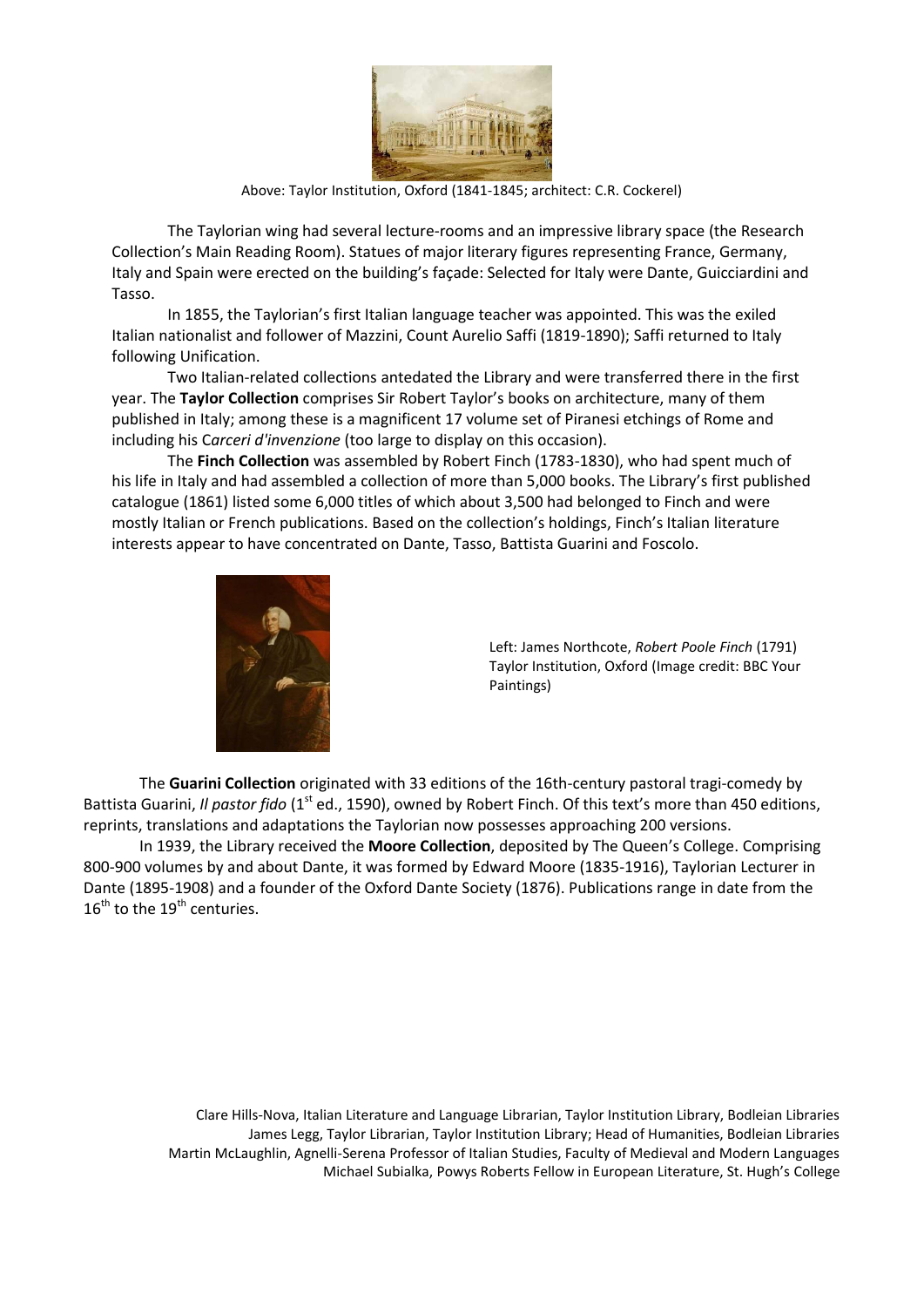## **ARIOSTO AND CALVINO: TWO ANNIVERSARIES**

This case highlights two anniversaries which are united by Ariosto's great poem. The first edition of the *Furioso* was published in 1516, so next year (2016) will see a number of events celebrating the fifth centenary of the poem's first appearance. One of the most prominent recent enthusiasts of the *Furioso* was the Italian novelist Italo Calvino, who died 30 years ago this month (20 September 1985): Calvino was not just a celebrated reader of the poem but also a great writer who found modern inspiration in the *Furioso* for his narrative rewritings of Ariosto's text in works such as *Il cavaliere inesistente* (1959) and *Il castello dei destini incrociati* (1973).

# **Ludovico Ariosto,** *Orlando furioso secondo la princeps del 1516***, edizione critica a cura di Marco Dorigatti; con la collaborazione di Gerarda Stimato (Florence: Olschki, 2006)**

The first modern critical edition of the 1516 version of the *Furioso* appeared nearly ten years ago, in a beautiful, scholarly edition meticulously prepared by Oxford scholar Marco Dorigatti. Here we see the opening page which on the left reproduces the device (bees emanating from a smoking hive) and the enigmatic motto (*Pro bono malum*) chosen by the poet himself. On the right we see that the famous opening line of the poem (in the definitive 1532 edition: *Le donne, i cavallier, l'arme, gli amori*) was originally written in a slightly less intricate form*: Di donne e cavallier li antiqui amori*.

# *Orlando Furioso di messer Ludovico Ariosto***, a cura di Italo Calvino, con le voci di Albertazzi, Foà, Lupo, Sbragia. Regia di Nanni de Stefani, Collana Letteraria Documento Cetra, 1967**

The great Italian writer Italo Calvino (1923-1985) claimed on many occasions that Ariosto's *Orlando furioso* was one of his favourite texts. The post-modern novelist found constant inspiration in the sixteenth-century poem throughout his writing career. As we see here, he also collaborated on a project to have RAI broadcast radio readings of selections of the poem chosen by Calvino himself and read by great contemporary actors such as Giorgio Albertazzi, Arnoldo Foà, Alberto Lupo and Giancarlo Sbragia. Calvino then wrote a prose narrative to connect the passages to be read out by the actors. The booklet above containing just the connecting narrative accompanied the box-set of records of the broadcasts, issued in 1967: the cover was based on the parchment copy of the 1532 edition owned by Ariosto's patron, Cardinal Ippolito d'Este. Calvino's prose narrative was later put together with the verse passages that had been read out on the radio in an Einaudi edition first published in 1970: *Orlando Furioso di Ludovico Ariosto, raccontato da Italo Calvino, con una scelta del poema* (Turin: 1970, Einaudi).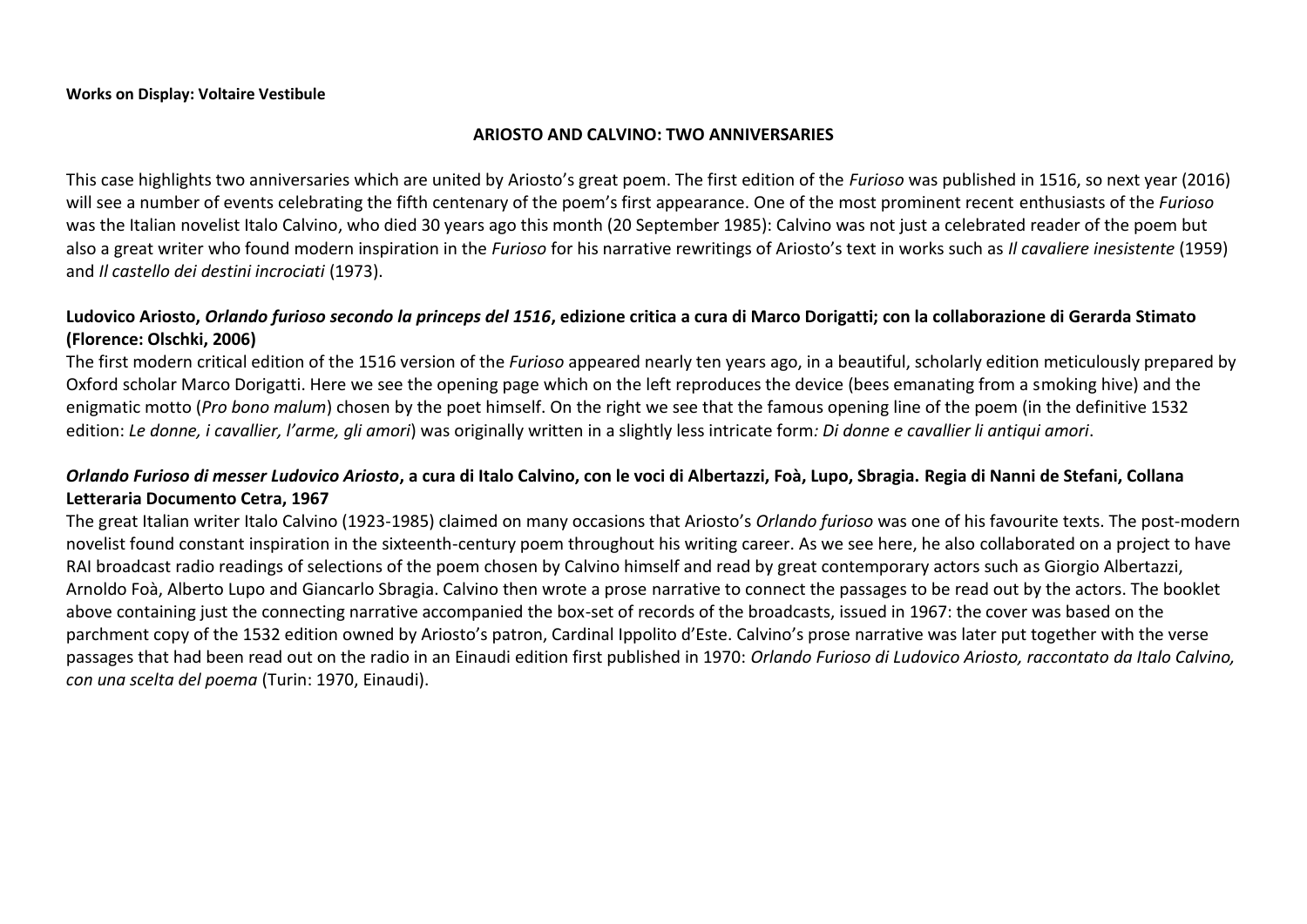# **Works on Display**

# **Corner Case 1**

# **Dante,** *Commedia* **(Venice: Bartholomeo de Zanni da Portese, 1507)**

This 1507 Venetian edition of Dante's *Comedy* contains the poem along with the famous commentary by the Florentine Cristoforo Landino and copies of engravings based on illustrations by Sandro Botticelli (first published, Florence, 1481, in the first illustrated edition of the poem). This 1507 exemplar is said to be quite rare, though the woodcut illustrations are from the 1491 and later editions. Here we see on the right the first lines of the *Inferno*, with Landino's commentary surrounding it, and on the left the illustration shows Dante in the dark wood, his way blocked by the three beasts and Virgil appearing to escort him to safety.

# **Dante** *Commedia* **(Venice: Iacob del Burgofranco, 1529)**

Another edition of the *Comedy*, again with Landino's commentary and the same engravings as in the 1491 and later editions. What is striking about this title page is that though printed in Venice, the Florentine lily appears at the bottom of the page since the edition was published on behalf of a Florentine printer, a member of the Giunta family who had issued a famous edition of the poem in 1506 (see Corner Case 2). Also remarkable are the heads of famous poets that adorn the margin: these show the aspiration to turn Dante's poem into a classic. Down the left hand margin we see not just Dante's great model Virgil but also Horace, Ovid, Lucretius and Terence; in the right hand margin are Florence's 'Three Crowns' (Dante, Petrarch and Boccaccio) but also, more surprisingly, two contemporary poets from the early sixteenth century: Pietro Aretino and the court poet Bernardo Accolti, known as L'Unico Aretino. These two Aretine poets are appropriate for an edition published for a Florentine printer, and there is an attempt to turn these contemporary poets also into classics (Aretino even has a laurel crown).

# **Dante,** *Commedia* **(Venice: Giovambattista & Melchior Sessa fratelli, 1564)**

This edition of the *Comedy* from the mid-Cinquecento was edited by the polygraph Francesco Sansovino who combined here two of the most important Renaissance commentaries on the poem (those of Landino and Vellutello). It also had the most distinctive illustrations to the poem since Botticelli's in the first Landino edition. This copy belonged to the Oxford collector Robert Finch. Here we see three diagrams for some of the early canti of the *Inferno*: at top left there is an overview of the landscape of *Inferno* 3, where the souls of the undecided (*Sciagurati*) are punished, and Charon is depicted sailing his boat across the river Acheron while crowds of dead souls wait to be ferried over; bottom left shows a diagram to accompany *Inferno* 4, where Dante and Virgil enter Limbo and meet the four great poets of the classical world (Homer, Horace, Ovid, Lucan); the top right diagram illustrates *Inferno* 5, with Minos top right assigning the dead souls to the appropriate circle of Hell, while in the centre Dante and Virgil are surrounded by the souls of the lustful, including Paolo and Francesca. At the bottom of each diagram is the measurement of the diminishing diameter of the three circles that Dante and Virgil descend through (moving from 315 miles to 280 then to 245 miles).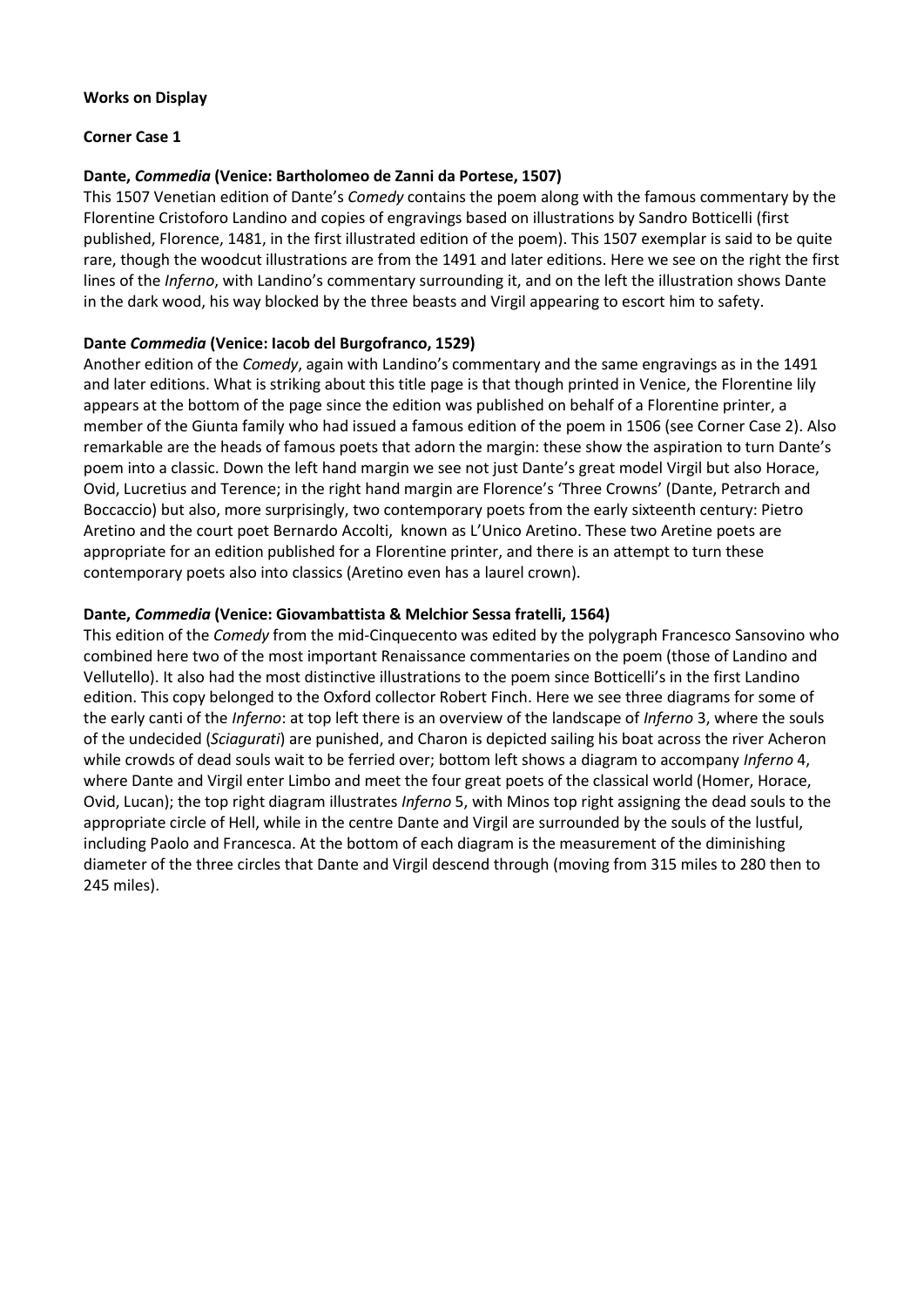## **Works on Display: Corner Case 2**

### **Petrarch,** *Trionfi* **(Milan: Ioanne Angelo Scinzenzeler, 1512)**

Petrarch's vision-poem the *Trionfi* was in the early years of printing as popular as his collection of lyrics, the *Canzoniere*. Like Dante's poem, the visual element made it suitable for illustration. Here we see the first triumph, *The Triumph of Love*, where the poet and his unnamed guide watch at upper right the blind god of Love leading a chariot surrounded by all his famous victims. Amongst the victims (bottom left) are Julius Caesar and Cleopatra, Augustus and Livia and others. As with Dante's poem, the *Trionfi* was surrounded by a learned commentary (by Bernardo Ilicino), thus suggesting that this text too had acquired classic status.

## **Antonio Manetti,** *Dialogo […] circa al sito, forma, et misure dello inferno di Dante Alighieri* **(Florence: Giunta, 1506)**

This dialogue on the exact measurements of the *Inferno* was originally printed along with an important 1506 edition of the poem published by the Florentine printer, Filippo Giunta. Like Landino's 1481 edition, this was an attempt by the Florentines to reclaim their own poet, after Pietro Bembo's philologically improved edition of the *Comedy* had been published by Aldus in Venice, 1502. Manetti was a Florentine mathematician and cosmographer and he was the first to show an interest in the precise dimensions of Hell and Earth, though some of his findings were disputed by later commentators such as Vellutello (see the 1564 edition in Case 1).

## **Dante,** *Commedia* **(Venice: Aldus Manutius, 1515)**

Above Manetti's *Dialogo* we see the Aldine press's 1515 edition of the poem. This was a reaction to the Florentine Giunta 1506 imprint of the *Comedy* with its interest in the site, shape and dimensions of the Inferno and its circles. Aldus himself had died in February, but in August 1515 this important edition of Dante was published: based on Bembo's 1502 edition of the poem with no commentary material, it opened with a Dedicatory Letter from Aldus' partner Andrea di Asola to Vittoria Colonna, and ended with a detailed map of the 'Valley of Hell' with its dimensions (here), then a map of the circles of Hell, plus an outline of the structure of Purgatory.

# **Ariosto,** *Orlando Furioso* **(Venice: Gabriele Giolito, 1555)**

By the mid-1550s Italy had other classics than those of the fourteenth century (Dante, Petrarch and Boccaccio). Ariosto's *Orlando Furioso* had first been published in 1516, then in 1521 before the definitive 1532 edition. The poem enjoyed huge popular success, but its status as an epic was disputed in intellectual circles particularly because of its lack of plot unity at a time when Aristotle's ideas on the unities of time, place and plot dominated literary theories. This edition, by the great Venetian printer Gioliti, shows Ariosto's own original motto for the 1516 edition (*Pro bono malum*). It also contains the additional *Cinque canti* written by the poet. The poem's claim to classic status is bolstered by the inclusion of an explanation of over 500 difficult words in the poem as well as Ludovico Dolce's comparison of a number of passages of the text with their classical sources.

## **Torquato Tasso,** *Gerusalemme Liberata* **(Genoa: G. Pavoni, 1617)**

Tasso's brilliant epic (first published 1581) was much more in line with Aristotelian ideas of unity than Ariosto's *Furioso*, and it met with such success that erudite readers were divided into two camps of the *Ariostisti* and *Tassisti*. On the right is a handsome illustration to the opening of canto two of the *Liberata*, where the female warrior Clorinda rides into Jerusalem to save the Christians Sofronia and Olindo who are tied at the stake and about to be burned for admitting to a crime of sacrilege that neither had committed. The backdrop of harmonious buildings makes this street in Jerusalem look more like Via Garibaldi, the famous palazzo-lined street in Genoa: it is no surprise to learn that this edition was printed in that maritime city.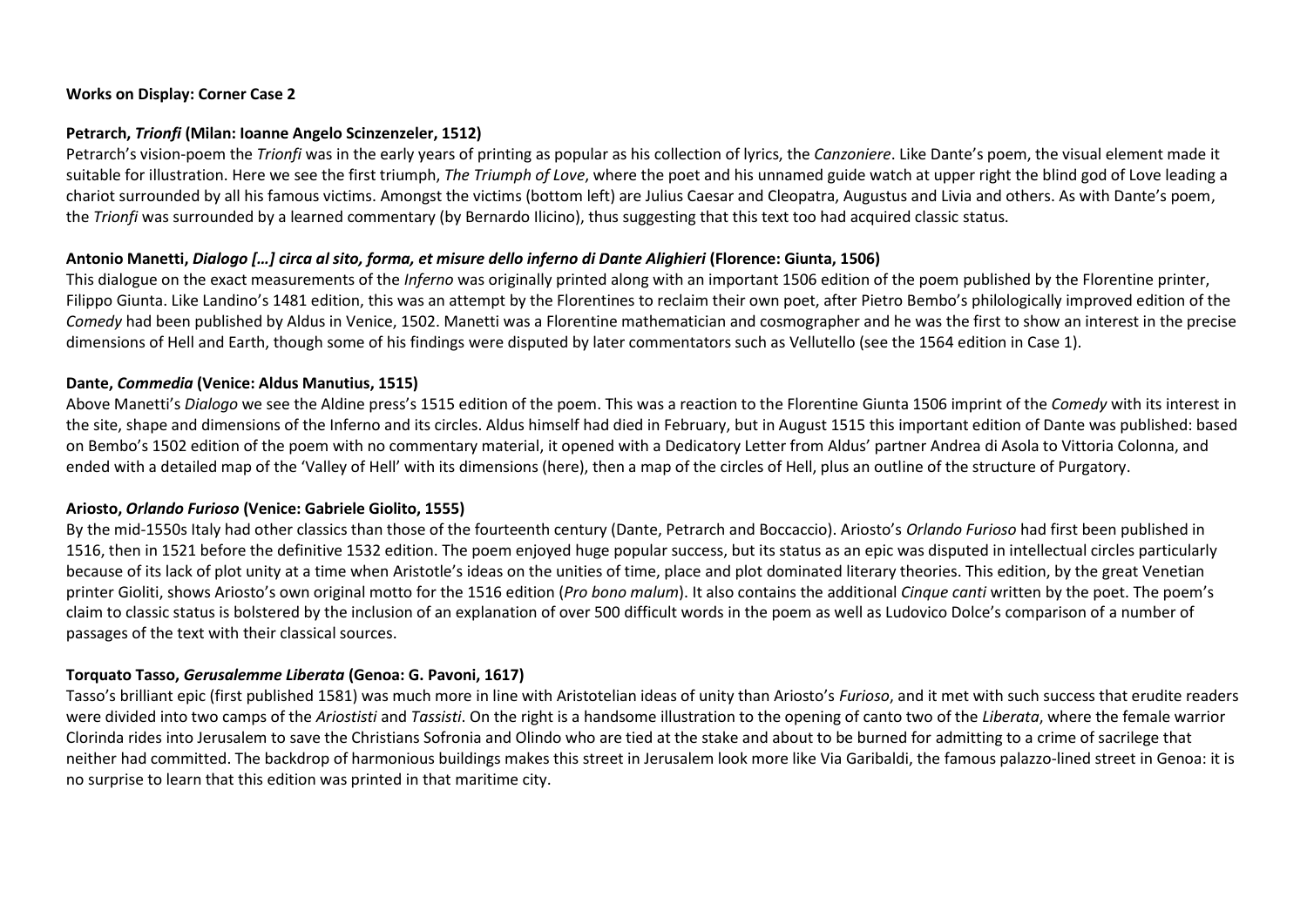

Faculty of Medieval and Modern Languages - Bodleian Libraries



# **SOCIETY OF ITALIAN STUDIES BIENNIAL CONFERENCE OXFORD, 28-30 SEPTEMBER 2015 RARE BOOK DISPLAY, VOLTAIRE ROOM, TAYLOR INSTITUTION**

#### **WORKS FROM THE FUTURIST COLLECTION, TAYLOR INSTITUTION LIBRARY**

The **Futurist Collection** consists of around 100 Futurist-era publications, some of which are specifically by Futurist authors while others derive from the political/artistic environment of the period. These were acquired mostly during the 1960s; some are in very poor condition. Many of these books were the subject of a recent Taylor Institution Library display, held 29 April 2015 in commemoration of Italy's entrance into World War I a hundred years earlier – first with the secret Treaty of London, 26 April 1915, and then in the open declaration of war on Austria-Hungary, 23 May 1915.



Above: Futurist Books, Taylor Institution Library (Photo Credit: Oliver Johnston-Watt)

While they have long been appreciated for their avant-garde artistic production, the Futurists have also undergone a more recent critical re-evaluation. Scholars have placed particular focus on the role they played in the complex cultural developments linked to Italy's involvement in the two World Wars and the rise and propagation of Fascist ideology. On display here is a selection of texts from multiple moments of Italian Futurism, spanning from their graphically-innovative manifestoes – designed to foster a spirit of Futurist rebellion and violent artistic activity in the Italian populace – to collections of poetry (including the graphic-formal innovation of the *parole in libertà*), Futurist and Futurist-influenced novels, artistic and intellectual journals affiliated with the movement (sometimes more closely than others), and scripts and set designs from Futurist theatre. Likewise, while the movement gravitated around the intellectual and financial direction of F.T. Marinetti, the books on display also represent the wide array of writers contributing to the movement in its various phases, from the anarchic contributions of the early years after the movement's foundation in 1909, to the Fascist-aligned production of Second Futurism in the interwar years.

#### **Works on Display**

**Dino Alfieri, Luigi Freddi, Partito nazionale fascista** *Mostra della rivoluzione fascista: guida storica* **(Roma, 1932-1934) (Bergamo: Officine dell'Istituto Italiano d'Arti Grafiche, 1933)**

**Enrico Cavacchioli** *[Le ranocchie turchine](http://solo-prd.bodleian.ox.ac.uk/primo_library/libweb/action/dlDisplay.do?vid=OXVU1&afterPDS=true&institution=OX&docId=oxfaleph012302371)* **(Milano: Edizioni futuriste di Poesia, 1909)**

**Enrico Cavacchioli** *[Cavalcando il sole: versi liberi](http://solo-prd.bodleian.ox.ac.uk/primo_library/libweb/action/display.do?fn=display&dscnt=0&searchByRemote=false&fullDisplay=&scp.scps=&doc=oxfaleph010174012&displayMode=full&dstmp=1442673744729&vid=OXVU1&fn=eshelfEmail&displayLang=en_US)* **(Milano: Edizioni futuriste di Poesia, 1914)**

**Primo Conti** *Imbottigliature* **([Firenze]: L'Italia futurista, 1917)**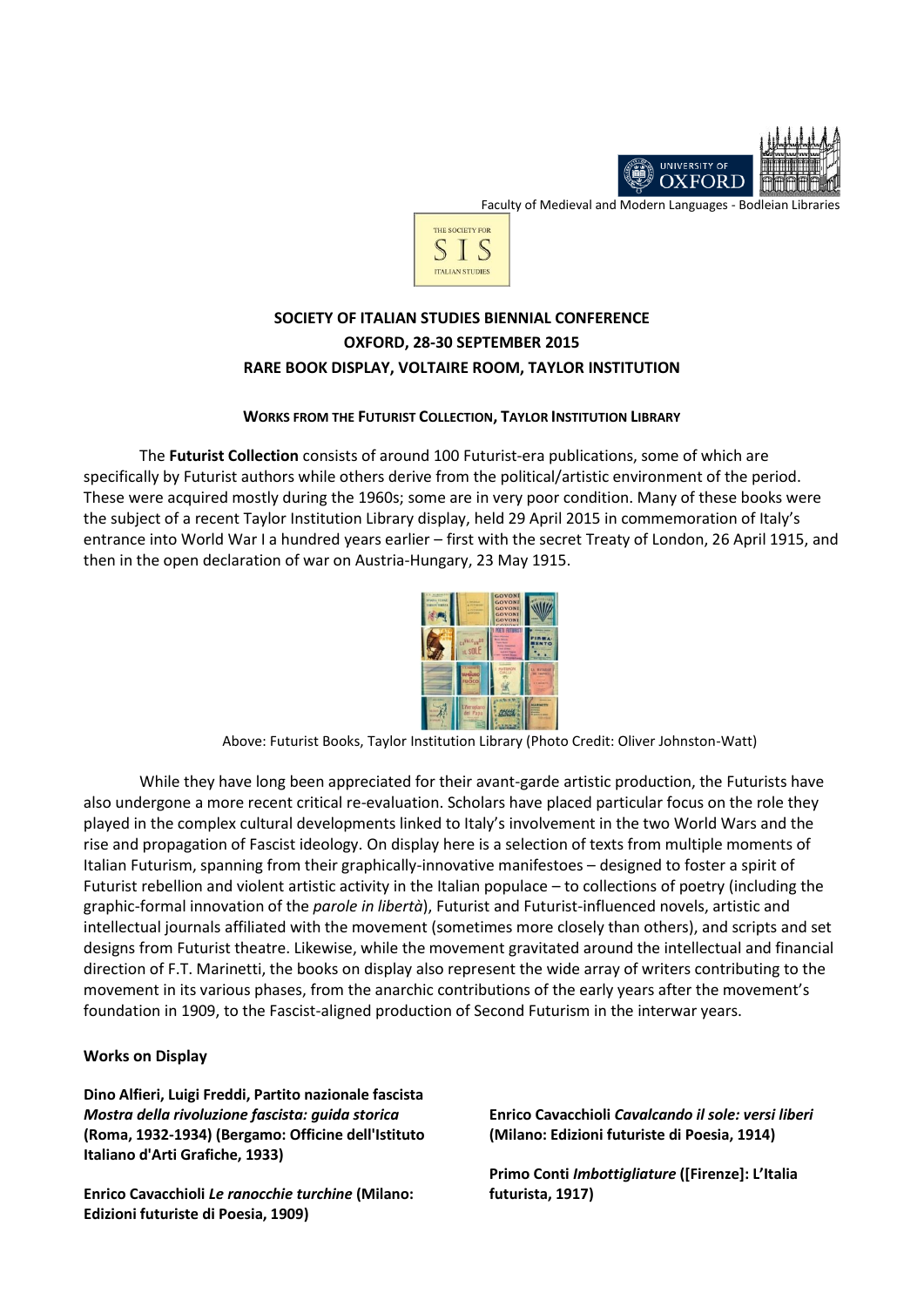**Bruno Corra** *Battaglie* **2 nd [ed. \(Milano: Facchi, 1920\)](http://solo-prd.bodleian.ox.ac.uk/primo_library/libweb/action/display.do?fn=display&dscnt=0&searchByRemote=false&fullDisplay=&scp.scps=&doc=oxfaleph012306607&displayMode=full&dstmp=1442673747096&vid=OXVU1&fn=eshelfEmail&displayLang=en_US)**

**Bruno Corra** *I matrimoni gialli* **[\(Milano: Alpes, 1928\)](http://solo-prd.bodleian.ox.ac.uk/primo_library/libweb/action/display.do?fn=display&dscnt=0&searchByRemote=false&fullDisplay=&scp.scps=&doc=oxfaleph012306608&displayMode=full&dstmp=1442673748526&vid=OXVU1&fn=eshelfEmail&displayLang=en_US)**

**Bruno Corra S***[anya, la moglie egiziana: il romanzo](http://solo-prd.bodleian.ox.ac.uk/primo_library/libweb/action/display.do?fn=display&dscnt=0&searchByRemote=false&fullDisplay=&scp.scps=&doc=oxfaleph012306619&displayMode=full&dstmp=1442673748683&vid=OXVU1&fn=eshelfEmail&displayLang=en_US)  [dell'Oriente moderno](http://solo-prd.bodleian.ox.ac.uk/primo_library/libweb/action/display.do?fn=display&dscnt=0&searchByRemote=false&fullDisplay=&scp.scps=&doc=oxfaleph012306619&displayMode=full&dstmp=1442673748683&vid=OXVU1&fn=eshelfEmail&displayLang=en_US)* **(Milano: Alpes, 1927)**

**Ettore Cozzani** *[Il poema del mare](http://solo-prd.bodleian.ox.ac.uk/primo_library/libweb/action/display.do?fn=display&dscnt=0&searchByRemote=false&fullDisplay=&scp.scps=&doc=oxfaleph012308974&displayMode=full&dstmp=1442673747286&vid=OXVU1&fn=eshelfEmail&displayLang=en_US)* **(Milano: L'Eroica, [1928\)](http://solo-prd.bodleian.ox.ac.uk/primo_library/libweb/action/display.do?fn=display&dscnt=0&searchByRemote=false&fullDisplay=&scp.scps=&doc=oxfaleph012308974&displayMode=full&dstmp=1442673747286&vid=OXVU1&fn=eshelfEmail&displayLang=en_US)**

**Luciano Folgore** *Novellieri allo specchio: parodie di D'Annunzio, Pirandello [etc.] …* **(Milano: Ceschina, 1935)**

*Il Futurismo***, n. 6 (Milano [etc.]: Direzione del movimento futurista, 1923)**

**Maria Sara Goretti, F. T. Marinetti** *[La donna e il](http://solo-prd.bodleian.ox.ac.uk/primo_library/libweb/action/display.do?fn=display&dscnt=0&searchByRemote=false&fullDisplay=&scp.scps=&doc=oxfaleph012352387&displayMode=full&dstmp=1442673748153&vid=OXVU1&fn=eshelfEmail&displayLang=en_US)  Futurismo* **[\(Verona: La Scaligera, 1941\)](http://solo-prd.bodleian.ox.ac.uk/primo_library/libweb/action/display.do?fn=display&dscnt=0&searchByRemote=false&fullDisplay=&scp.scps=&doc=oxfaleph012352387&displayMode=full&dstmp=1442673748153&vid=OXVU1&fn=eshelfEmail&displayLang=en_US)**

**Corrado Govoni** *Poesie elettriche* **2 nd ed. (Ferrara: A Taddei, 1920)**

**Istituto Luce, Benito Mussolini** *L'Italia fascista in cammino: 516 fotografie* **(Roma: [Istituto poligrafico dello Stato, 1932])**

*Lacerba* **Anno 1, n. 23. (Firenze, 1913)**

**Gian Pietro Lucini, F. T. Marinetti** *Revolverate* **(Milano: Edizioni di Poesia, 1909)**

**F.T. Marinetti** *L'aeroplano del Papa: romanzo profetico in versi liberi* **(Milano: Edizioni futuriste di Poesia, 1914)**

**F.T. Marinetti** *[La bataille de Tripoli \(26 octobre](http://solo-prd.bodleian.ox.ac.uk/primo_library/libweb/action/display.do?fn=display&dscnt=0&searchByRemote=false&fullDisplay=&scp.scps=&doc=oxfaleph012849180&displayMode=full&dstmp=1442673746933&vid=OXVU1&fn=eshelfEmail&displayLang=en_US)  1911)* **[\(Milano: Edizioni di Poesia, 1912\)](http://solo-prd.bodleian.ox.ac.uk/primo_library/libweb/action/display.do?fn=display&dscnt=0&searchByRemote=false&fullDisplay=&scp.scps=&doc=oxfaleph012849180&displayMode=full&dstmp=1442673746933&vid=OXVU1&fn=eshelfEmail&displayLang=en_US)**

**F.T. Marinetti** *[Distruzione: poema futurista](http://solo-prd.bodleian.ox.ac.uk/primo_library/libweb/action/display.do?fn=display&dscnt=0&searchByRemote=false&fullDisplay=&scp.scps=&doc=oxfaleph012304039&displayMode=full&dstmp=1442673747769&vid=OXVU1&fn=eshelfEmail&displayLang=en_US)* **(Milano: [Sonzogno, 1911\)](http://solo-prd.bodleian.ox.ac.uk/primo_library/libweb/action/display.do?fn=display&dscnt=0&searchByRemote=false&fullDisplay=&scp.scps=&doc=oxfaleph012304039&displayMode=full&dstmp=1442673747769&vid=OXVU1&fn=eshelfEmail&displayLang=en_US)**

**F.T. Marinetti** *Elettricità sessuale* **(Milano: Facchi, 1920)**

**F.T. Marinetti** *[Fondazione e manifesto del](http://solo-prd.bodleian.ox.ac.uk/primo_library/libweb/action/display.do?fn=display&dscnt=0&searchByRemote=false&fullDisplay=&scp.scps=&doc=oxfaleph012851303&displayMode=full&dstmp=1442673743626&vid=OXVU1&fn=eshelfEmail&displayLang=en_US)  [Futurismo](http://solo-prd.bodleian.ox.ac.uk/primo_library/libweb/action/display.do?fn=display&dscnt=0&searchByRemote=false&fullDisplay=&scp.scps=&doc=oxfaleph012851303&displayMode=full&dstmp=1442673743626&vid=OXVU1&fn=eshelfEmail&displayLang=en_US)* **(Firenze: Edizioni di Lacerba, 1914)** 

**F.T. Marinetti** *[Mafarka le futuriste: roman africain](http://solo-prd.bodleian.ox.ac.uk/primo_library/libweb/action/display.do?fn=display&dscnt=0&searchByRemote=false&fullDisplay=&scp.scps=&doc=oxfaleph012849279&displayMode=full&dstmp=1442673747989&vid=OXVU1&fn=eshelfEmail&displayLang=en_US)* **[\(Paris: E. Sansot, 1909\)](http://solo-prd.bodleian.ox.ac.uk/primo_library/libweb/action/display.do?fn=display&dscnt=0&searchByRemote=false&fullDisplay=&scp.scps=&doc=oxfaleph012849279&displayMode=full&dstmp=1442673747989&vid=OXVU1&fn=eshelfEmail&displayLang=en_US)**

**F.T. Marinetti** *[Manifesto tecnico della letteratura](http://solo-prd.bodleian.ox.ac.uk/primo_library/libweb/action/display.do?fn=display&dscnt=0&searchByRemote=false&fullDisplay=&scp.scps=&doc=oxfaleph012849285&displayMode=full&dstmp=1442673749067&vid=OXVU1&fn=eshelfEmail&displayLang=en_US)  futurista* **[\(Milano: Direzione del movimento](http://solo-prd.bodleian.ox.ac.uk/primo_library/libweb/action/display.do?fn=display&dscnt=0&searchByRemote=false&fullDisplay=&scp.scps=&doc=oxfaleph012849285&displayMode=full&dstmp=1442673749067&vid=OXVU1&fn=eshelfEmail&displayLang=en_US)  [futurista, \[1912?\]\)](http://solo-prd.bodleian.ox.ac.uk/primo_library/libweb/action/display.do?fn=display&dscnt=0&searchByRemote=false&fullDisplay=&scp.scps=&doc=oxfaleph012849285&displayMode=full&dstmp=1442673749067&vid=OXVU1&fn=eshelfEmail&displayLang=en_US)**

**F.T. Marinetti** *Novelle colle labbra tinte* **([Milano]: A. Mondadori, 1930)**

**F. T. Marinetti** *I poeti futuristi* **[\(Milano: Edizioni](http://solo-prd.bodleian.ox.ac.uk/primo_library/libweb/action/display.do?fn=display&dscnt=0&searchByRemote=false&fullDisplay=&scp.scps=&doc=oxfaleph013042380&displayMode=full&dstmp=1442673748348&vid=OXVU1&fn=eshelfEmail&displayLang=en_US)  [futuriste di Poesia, 1912\)](http://solo-prd.bodleian.ox.ac.uk/primo_library/libweb/action/display.do?fn=display&dscnt=0&searchByRemote=false&fullDisplay=&scp.scps=&doc=oxfaleph013042380&displayMode=full&dstmp=1442673748348&vid=OXVU1&fn=eshelfEmail&displayLang=en_US)**

**F.T. Marinetti** *Prigionieri e vulcani: con scene dinamiche* **(Milano: Vecchi, 1927)**

**F. T. Marinetti** *Il tamburo di fuoco: dramma africano di calore, colore, rumori, odori* **(Milano: Sonzogno [1922?])**

**F.T. Marinetti, Bruno Corra** *Come si seducono le donne* **2nd ed. ([Rocca S. Casciano: Cappelli, 1918])**

**F. T. Marinetti, Ivo Pannaggi, Carlo Alberto Petrucci**  *Scatole d'amore in conserva* **(Roma: Fauno, 1927)**

**F. T. Marinetti, Emilio Settimelli, Mario Carli** *Che cos'è il futurismo: nozioni elementari* **(Milano: Direzione del movimento futurista, [1915?]**

**Armando Mazza** *Firmamento* **(Milano: Edizioni futuriste di Poesia, 1920)**

**Gaetano Pattarozzi** *Inghilterra, fogna di passatismo*  **(Roma: Unione editorial d'Italia, [1941)**

**Pitigrilli** *[Le grandi firme: quindicinale di novelle dei](http://solo-prd.bodleian.ox.ac.uk/primo_library/libweb/action/display.do?fn=display&dscnt=0&searchByRemote=false&fullDisplay=&scp.scps=&doc=oxfaleph012353131&displayMode=full&dstmp=1442673748838&vid=OXVU1&fn=eshelfEmail&displayLang=en_US)  massimi scrittori* **[\(Torino: C. Mulatero e A. Perrero,](http://solo-prd.bodleian.ox.ac.uk/primo_library/libweb/action/display.do?fn=display&dscnt=0&searchByRemote=false&fullDisplay=&scp.scps=&doc=oxfaleph012353131&displayMode=full&dstmp=1442673748838&vid=OXVU1&fn=eshelfEmail&displayLang=en_US)  [1925\)](http://solo-prd.bodleian.ox.ac.uk/primo_library/libweb/action/display.do?fn=display&dscnt=0&searchByRemote=false&fullDisplay=&scp.scps=&doc=oxfaleph012353131&displayMode=full&dstmp=1442673748838&vid=OXVU1&fn=eshelfEmail&displayLang=en_US)**

*Premio letterario Viareggio anno MCMXXXI, IX dell'era fascista* **([Roma: Grafia S.A., 1931])**

**Emilio Settimelli** *[Mascherate futuriste:](http://solo-prd.bodleian.ox.ac.uk/primo_library/libweb/action/display.do?fn=display&dscnt=0&searchByRemote=false&fullDisplay=&scp.scps=&doc=oxfaleph013178524&displayMode=full&dstmp=1442673746706&vid=OXVU1&fn=eshelfEmail&displayLang=en_US)  travestimenti lirici* **[\(Firenze: L'Italia futurista, 1917\)](http://solo-prd.bodleian.ox.ac.uk/primo_library/libweb/action/display.do?fn=display&dscnt=0&searchByRemote=false&fullDisplay=&scp.scps=&doc=oxfaleph013178524&displayMode=full&dstmp=1442673746706&vid=OXVU1&fn=eshelfEmail&displayLang=en_US)**

**Emilio Settimelli** *Nuovo modo d'amare* **(Rocca S. Casciano: Cappelli, 1918)**

**Ardengo Soffici** *BIF & ZF + 18: Simultaneità e chimismi lirici* **(Firenze: Vallecchi, [1919])**

**Tato, F.T. Marinetti** *Tato raccontato da Tato (20 anni di futurismo): con scritti poetici di F. T. Marinetti, Nello Quilici, Paolo Orano, Giuseppe Galassi, Pio Gardenghi, Minos, Bino Binazzi, ecc.* **(Milano: O. Zucchi [1941])**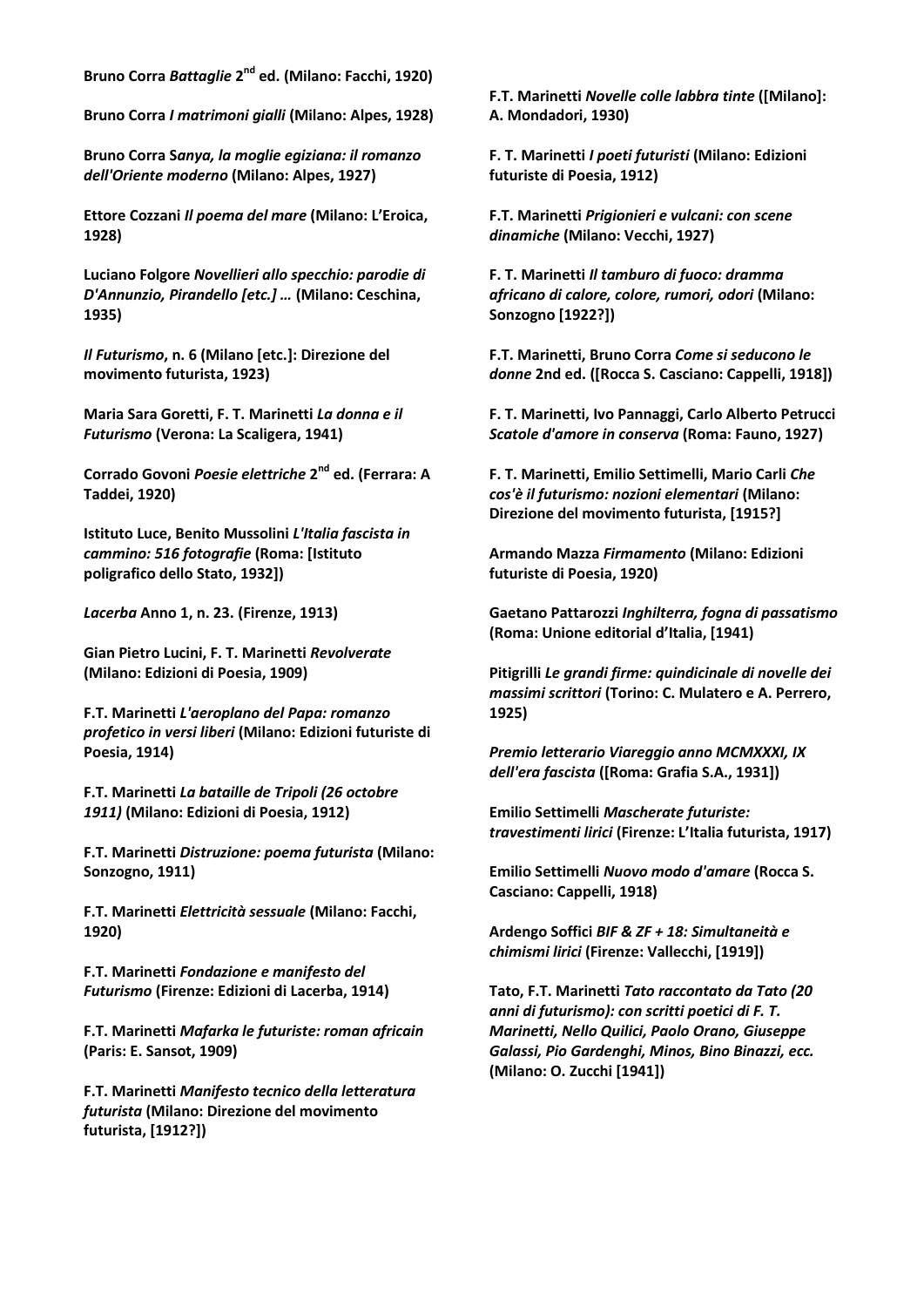

Faculty of Medieval and Modern Languages - Bodleian Libraries



# **SOCIETY OF ITALIAN STUDIES BIENNIAL CONFERENCE OXFORD, 28-30 SEPTEMBER 2015 RARE BOOK DISPLAY, VOLTAIRE ROOM, TAYLOR INSTITUTION**

## **WORKS FROM THE WIND ROOM, SACKLER LIBRARY**

## **The Wind Room, its History and its Italian Collections**

The Wind Room is named for Edgar Wind (1900-1971), Oxford's first Professor of the History of Art (1955-1967). This year marks the 60<sup>th</sup> anniversary of his appointment. Trained in the Warburgian tradition (he studied with Ernst Cassirer and then Erwin Panofsky), in the 1930s Wind played a part in ensuring the transfer of the Warburg Library from Hamburg to London.



Left: Unknown photographer *Edgar Marcel Wind (©* Warburg Institute, London)

Wind's research and teaching interests were extremely wide-ranging: from the survival of the classical tradition (especially in Italy), to 18<sup>th</sup>-century England, to modern and contemporary art. It was he who established the History of Art Department's Library (now incorporated into the Sackler Library) and directed its purchasing programme, focusing particularly (albeit by no means exclusively) on Renaissance Humanism, Classics, Christianity and Iconography. Acquisitions were not limited to recent publications; early and modern texts were collected in parallel. Books continued to arrive after Wind's death, through the Wind Benefaction; and, over time, materials selected by other academics and librarians were added.

Wind also formed a personal library along similar lines. Collecting continued under his widow, Margaret Wind, and this library's books were bequeathed to a variety of individuals and libraries following her death. A number of titles came to the Sackler Library and the Taylor Institution Library; most of these are housed in the Wind Room.

The Wind Room was established in 2001, when the Sackler Library opened. It now also functions as a dedicated space for teaching, using materials held by the Sackler. The works on display reflect Professor Wind's strong collecting interest in early Italian printed books.